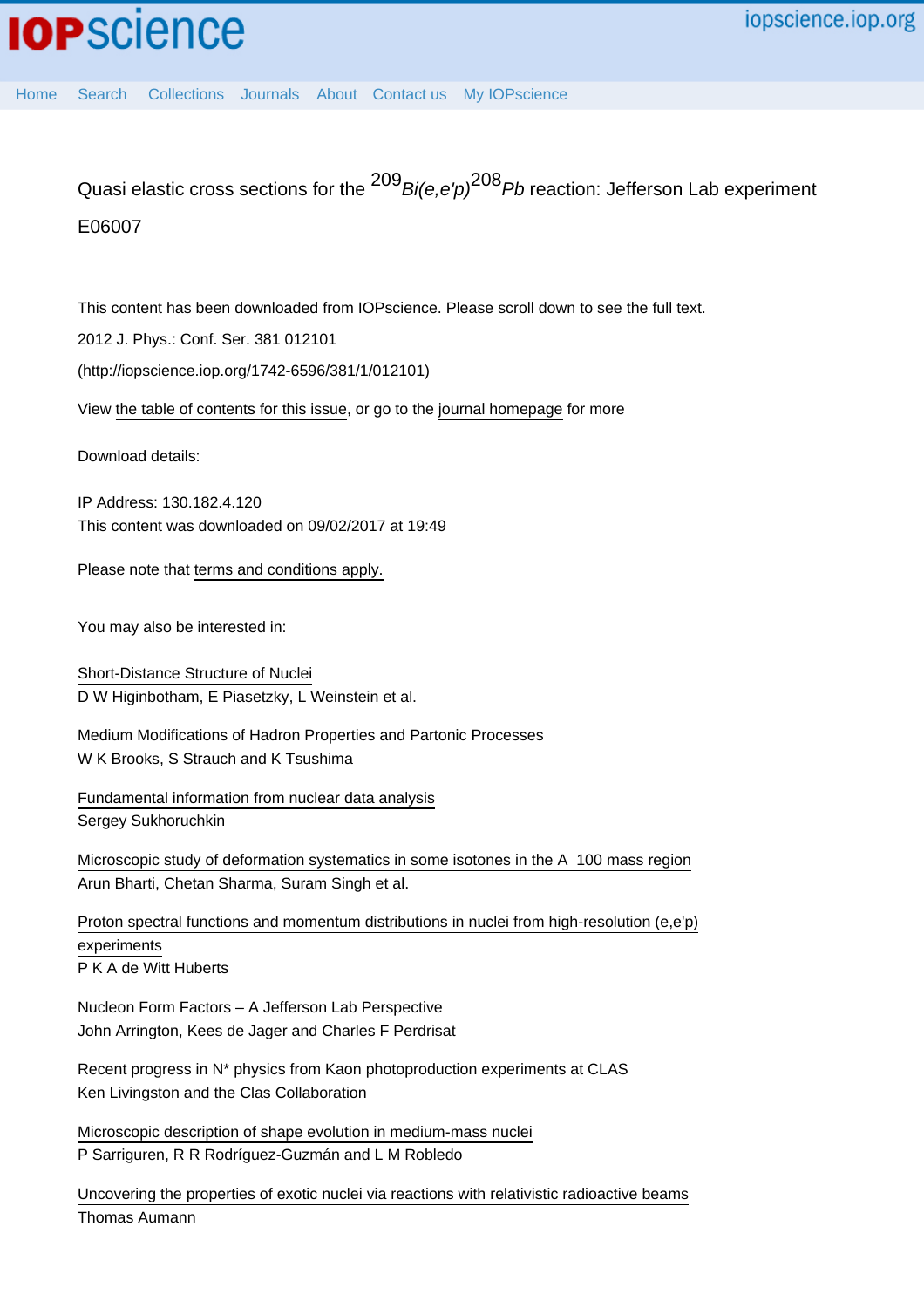# Quasi elastic cross sections for the  $^{209}Bi(e, e'p)^{208}Pb$ reaction: Jefferson Lab experiment E06007

## $\rm J~C~Cornejo^{1},~J~L~Herraiz^{2},~A~Camsonne^{3},~A~Saha^{3},~J~M~Udias^{2},~G$ Urciuoli,<sup>4</sup>, J R Vignote<sup>5</sup>, K A Aniol<sup>6</sup> and the Jefferson Lab Hall A Collaboration<sup>3</sup>

- <sup>1</sup> College of William & Mary, Williamsburg, Virginia, USA
- <sup>2</sup> Universidad Complutense de Madrid, Spain
- <sup>3</sup> Thomas Jefferson National Accelerator Facility, Newport News, Virginia, USA
- 4 Instituto Nazionale di Fisica Nucleare Roma, Rome, Italy
- 5 Instituto de Estructura de la Madrid, IEM-CSIC, Madrid, Spain
- $^6$  California State University, Los Angeles, Los Angeles, California, USA

E-mail: kaniol@calstatela.edu

Abstract. Quasi elastic cross sections were measured for the first time for both negative and positive missing momenta for the <sup>209</sup> $Bi(e, e'p)^{208}Pb$  reaction leading to the ground state and hole states of <sup>208</sup>Pb. Experimental cross sections obtained between -0.3 GeV/c to 0.3 GeV/c agree with theoretical calculations using RDWIA techniques both in shape and magnitude for the ground state. The data for the ground state production of  $^{208}Pb$  are consistent with a theoretical model assuming a single proton(1.06  $\pm$  0.10) in the 1h9/2 orbit in <sup>209</sup>Bi.

#### 1. Introduction

Experiments show that the occupation probabilities of shell model states at the Fermi level are significantly smaller than the simplest models predict [1]. Attempts to explain this depletion of up to 35% of the shell model occupation probabilities invoke nucleon-nucleon short range and long range correlations. States at the Fermi level are particularly susceptible to nucleon depopulation, presumably because Fermi blocking is much less effective here than for deeply bound states. <sup>209</sup>Bi provides an interesting test system of the validity of the nuclear shell model, being practically a text book case of the model. In the simplest picture of its ground state there should be a single proton in the 1h9/2 orbit about the double shell closed core of  $^{208}Pb$ . Proton occupation probability for the 1h9/2 orbit can be determined by the probability of removing protons from the  $^{209}Bi$  ground state and producing the  $^{208}Pb$  ground state. Such measurements have included proton pick up reactions such as  $(d,{}^{3}He)$  [2] or  $(e,e)p$  knockout reactions [3], [4]. In the case of  $(d,{}^{3}He)$  high resolution allows the identification of the precise distribution of relevant proton orbital momenta. However, the strong absorption in the entrance and exit channels limit the proton pick up to a region about 10F from the center of the nucleus. Hence, the spatial distribution of the proton's wave function inside the nucleus is not directly probed. In the case of the two previous  $(e,e'p)$  measurements the electron probes the entire nuclear volume and provides a much more sensitive test of the proton's spatial distribution. The previous (e,e'p) measurements were restricted to proton angles larger than the direction of the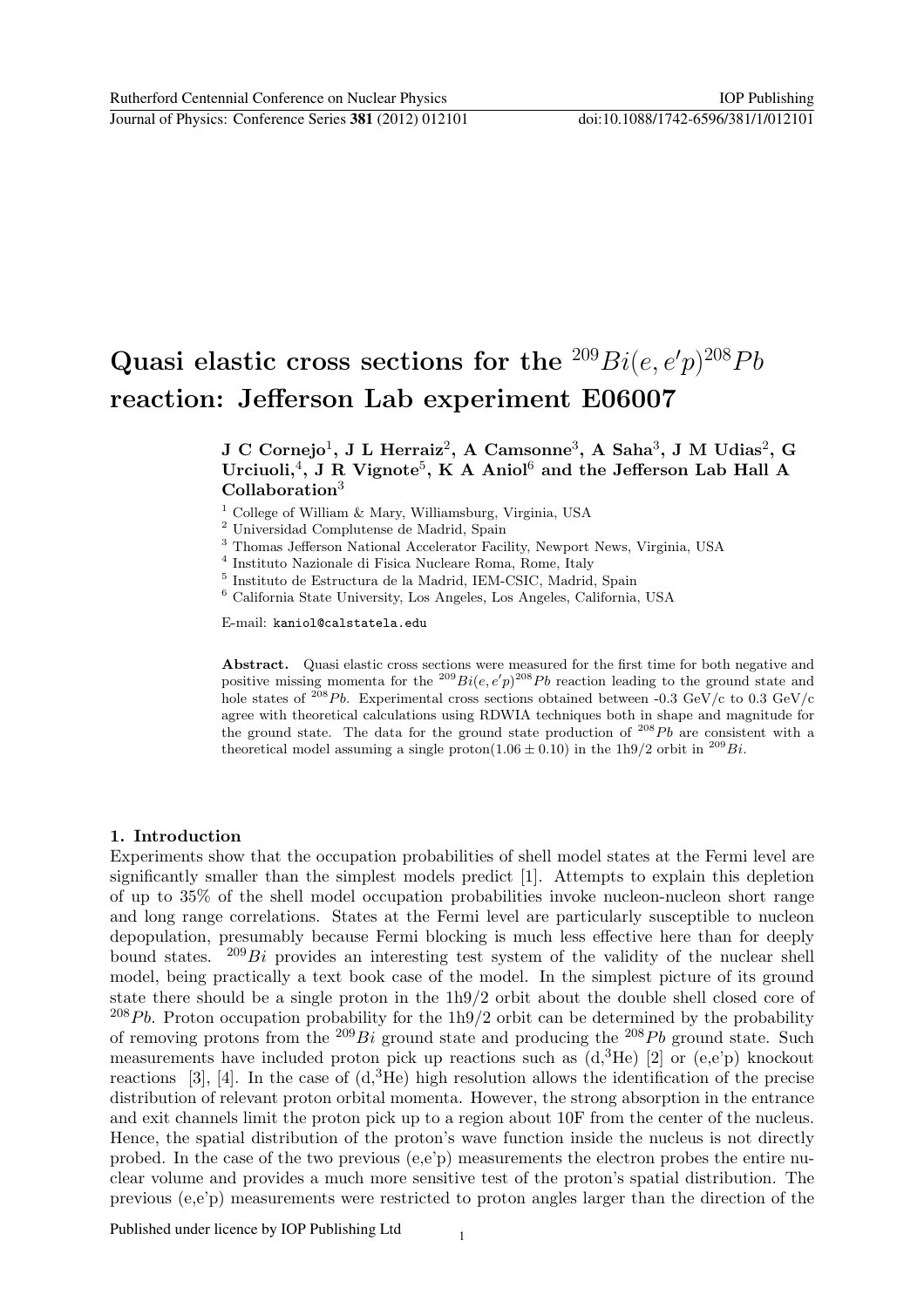three momentum transfer  $\vec{q}$  from the electron  $(\vec{q} = \vec{e} - \vec{e'})$ . With the JLab CEBAF facility the (e,e'p) measurement reported here allowed a much wider range of proton ejection angles about  $\vec{q}$  and in quasi elastic kinematics,  $x_{Bjorken} \approx 1$ . Our measurements were performed for incident electron energy of 2.652 GeV, for four momentum transfer  $(\omega, q)$ ,  $q = 1$  GeV/c,  $\omega = 0.436$  GeV. From the point of view of the electron's kinematics quasi elastic scattering views the interaction of the virtual photon with the struck proton as if the proton were moving in a smooth potential and not engaged in close encounters with neighboring nucleons.

## 2. Results

A comparison of the measured missing energy spectrum and a GEANT3.2 simulation which includes kinematic broadening, radiative corrections and additional experimental broadening is shown in figure 1. Only the <sup>208</sup>Pb ground state (gs) and a single state at 5.4 MeV is included in the simulation. The simulation attempts to match the low missing energy shoulder of the ground state and hole states structures. The 3<sup>−</sup> collective state at 2.6 MeV excitation is assumed to be only weakly excited due to its absence in the previous (e,e'p) measurement and small excitation probability from  $(d<sup>3</sup>He)$  reactions. This state is not expected to be excited with appreciable strength due to the single proton knockout character of the (e,e'p) reaction. The additional strength seen above the ground state may be due to states in <sup>208</sup>Pb above 3.2 MeV or to additional experimental broadening. One needs more theory to attempt to fit the complex seen at 5.4 MeV as a sum of states. Branford et al. found a complex of states at 4.1 MeV excitation which corresponds to the  $(d<sup>3</sup>He)$  pickup strength of L=0 plus L=2.



**Figure 1.** Kin04, centered at  $p_{miss} = 0.2$  GeV/c for the  ${}^{209}Bi(e, e'p) {}^{208}Pb$  reaction. The  ${}^{11}B$ states are broadened because Bi kinematics are used to reconstruct the missing energy spectrum.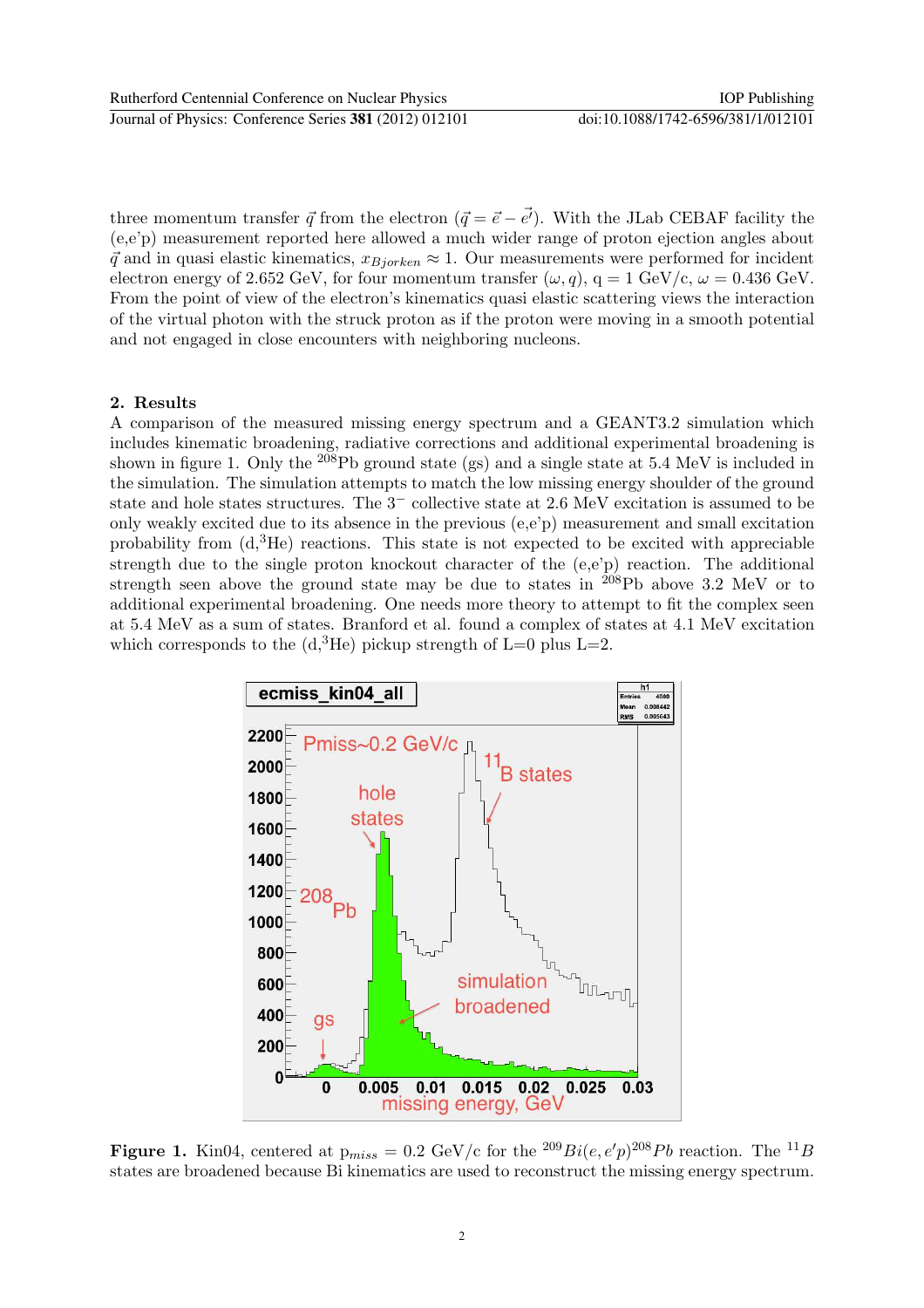**Table 1.**  $^{209}Bi(e, e'p)^{208}Pb$ , March 2007. Cross sections in nbarn/sr<sup>2</sup>/MeV. Radiative corrections have been applied. A 13% uncertainty due to radiative corrections is included in the ground state cross sections and an additional 5% uncertainty from radiative corrections is included in the hole states cross sections. Theoretical cross sections are from the Madrid group. Theory assumes one proton in the 1h9/2 shell and includes out of plane  $cos(\phi)$  terms. Theory is integrated over the simulation. Hole states include counts between 2.4 MeV to 7 MeV excitation.

| kin              | $\theta_p$ | $p_{miss}(GeV/c)$ | data, gs           | Theory gs | hole states     |
|------------------|------------|-------------------|--------------------|-----------|-----------------|
| $\mathrm{kin}02$ | 59.83      | $\bigcirc$ 0.1    | $0.112 \pm 0.022$  | 0.120     | $2.35 \pm 0.13$ |
| $\mathrm{kin}03$ | 48.37      | $-0.1$            | $0.099 \pm 0.023$  | 0.0651    | $2.09 \pm 0.13$ |
| kin04            | 65.36      | - 0.2             | $0.132 \pm 0.019$  | 0.166     | $1.93 \pm 0.11$ |
| kin05            | 42.58      | $-0.2$            | $0.117 \pm 0.022$  | 0.0894    | $0.99 \pm 0.06$ |
| $\mathrm{kin}06$ | 71.44      | 0.3               | $0.0095 \pm 0.005$ | 0.0094    | $0.08 \pm 0.01$ |
| $\mathrm{kin}07$ | - 36.76    | $-0.3$            | $0.033 \pm 0.026$  | 0.00477   | $0.10 \pm 0.03$ |

Cross sections measured in this experiment for the  $^{208}Pb$  ground state and for hole states are shown in Table 1. Uncertainties in the cross sections are determined from the statistical errors and the radiative cross section uncertainties added in quadrature. The statistical uncertainties for kin02, kin04, kin06 in the table are 13%, 7.4% and 50% respectively. Uncertainties due to radiative corrections are shown in the table. These radiative correction uncertainties arise because of difficulty in establishing the high missing energy cut off point for each peak. For the ground state with smaller yield than the hole states the uncertainty is larger. By trying a variety of different high missing energy cuts we established the spread in the deduced cross sections.

Theoretical values using the prescription of the RDWIA([5]-[7]) are also tabulated. The theory has been integrated over the simulation of the experiment. The table lists the missing momenta  $(\vec{p}_{miss} = \vec{q} - \vec{p}_p)$  using the typical nomenclature where negative missing momenta are associated with proton angles smaller than  $\vec{q}$ .

The proton occupation probability of the 1h9/2 state in <sup>209</sup>Bi is consistent with 1 if all the data are included. If only the positive missing momenta cross sections are used then the ratio of data to theory for one proton in the  $1h9/2$  shell is  $0.86 \pm 0.10$ . Using the values from Table 1 we find:

$$
\left(\sum_{\theta_p} (sin(\theta_p)d\sigma^5/d\Omega_e d\Omega_p dE_e)_{data}\right)/(\sum_{\theta_p} (sin(\theta_p)d\sigma^5/d\Omega_e d\Omega_p dE_e)_{theory}) = 1.06 \pm 0.10
$$
 (1)

A comparison of the theory and data for the ground state is seen in figure 2.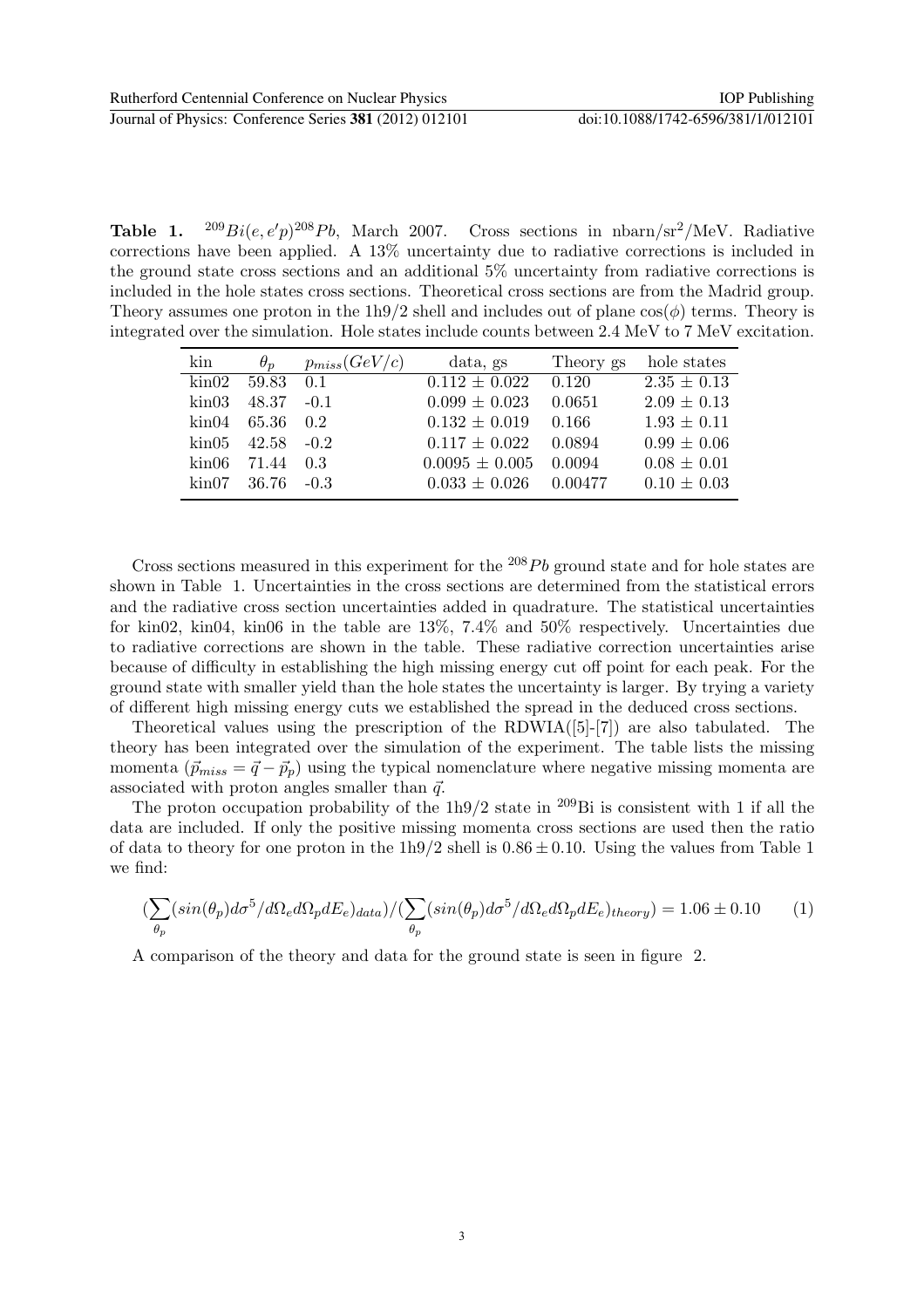

Figure 2. Absolute comparison of RDWIA theoretical prediction(solid line) vs data(squares) for the ground state cross section of the  $^{209}Bi(e, e'p)^{208}Pb$  reaction. Theory assumes there is one proton in the 1h9/2 state in  $^{209}Bi$ .

Proton hole states of the structure  $[1h9/2,(3s1/2)^{-1}]$ ,  $[1h9/2,(2d3/2)^{-1}]$ ,  $[1h9/2,(1h11/2)^{-1}]$ , [1h9/2,(2d5/2)−<sup>1</sup> ] have been reported in the earlier (e,e'p) and (d,3He) experiments. The theory, assuming full occupancy, for the hole states produced from the 2d3/2, 2d5/2 and 1h11/2 orbits integrated over the simulation is shown in figure 3.

The theory is fitted to the data at  $p_{miss} = -0.1$  and  $-0.2$  GeV/c with the weighting shown in figure 4.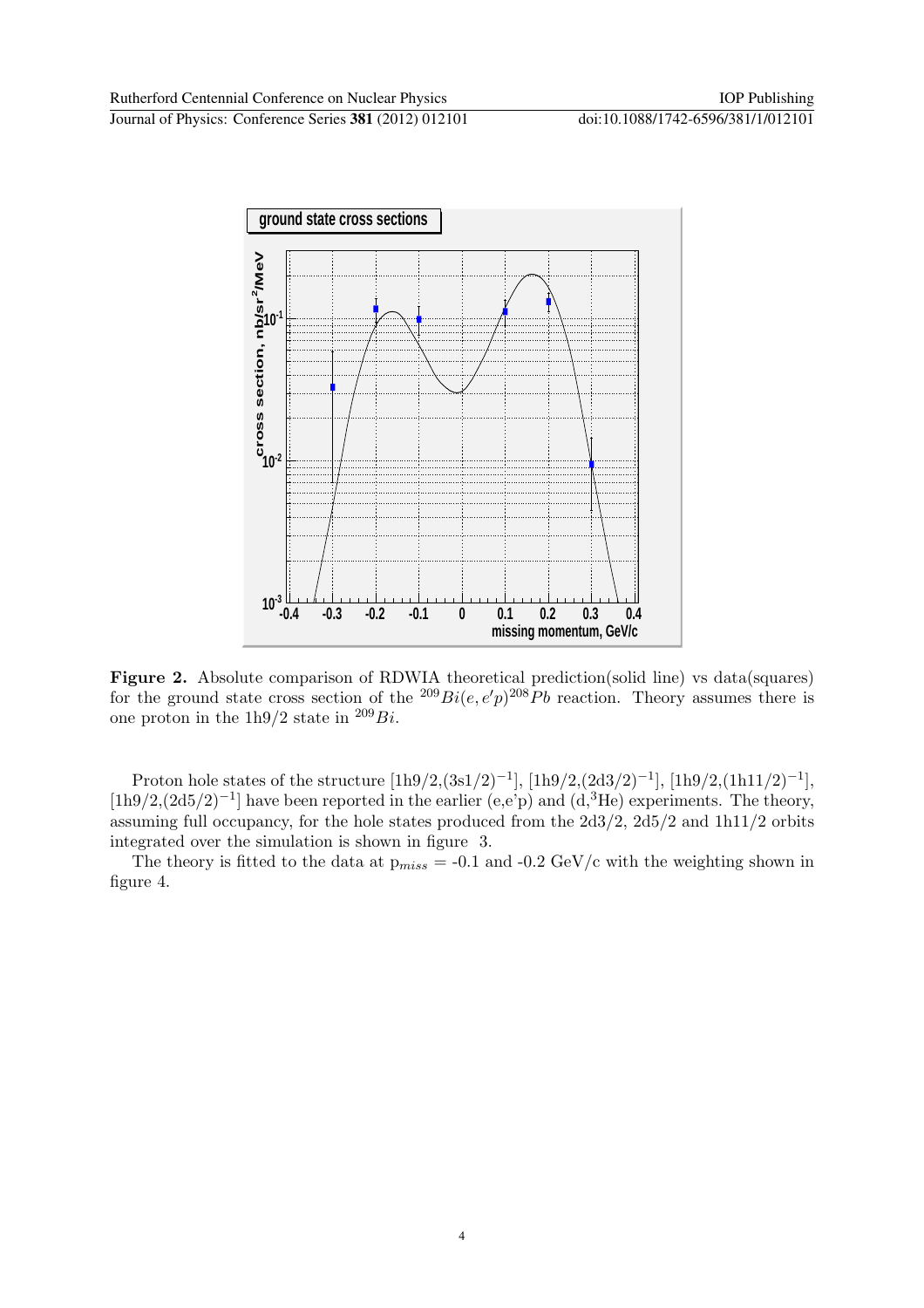

Figure 3. Theoretical cross sections in  $\rm nb/MeV/sr^2$  for knocking protons out of the 2d5/2(open circles), 2d3/2(solid circles) and 1h11/2(squares) orbits assuming full occupancy.



Figure 4. Holes state cross sections compared to theory. Theory is fitted to data at  $p_{miss}$  = -0.1 and -0.2 GeV/c. Theory =  $0.759*(2d3/2 + 2d5/2) + 0.615*(1h11/2)$ .